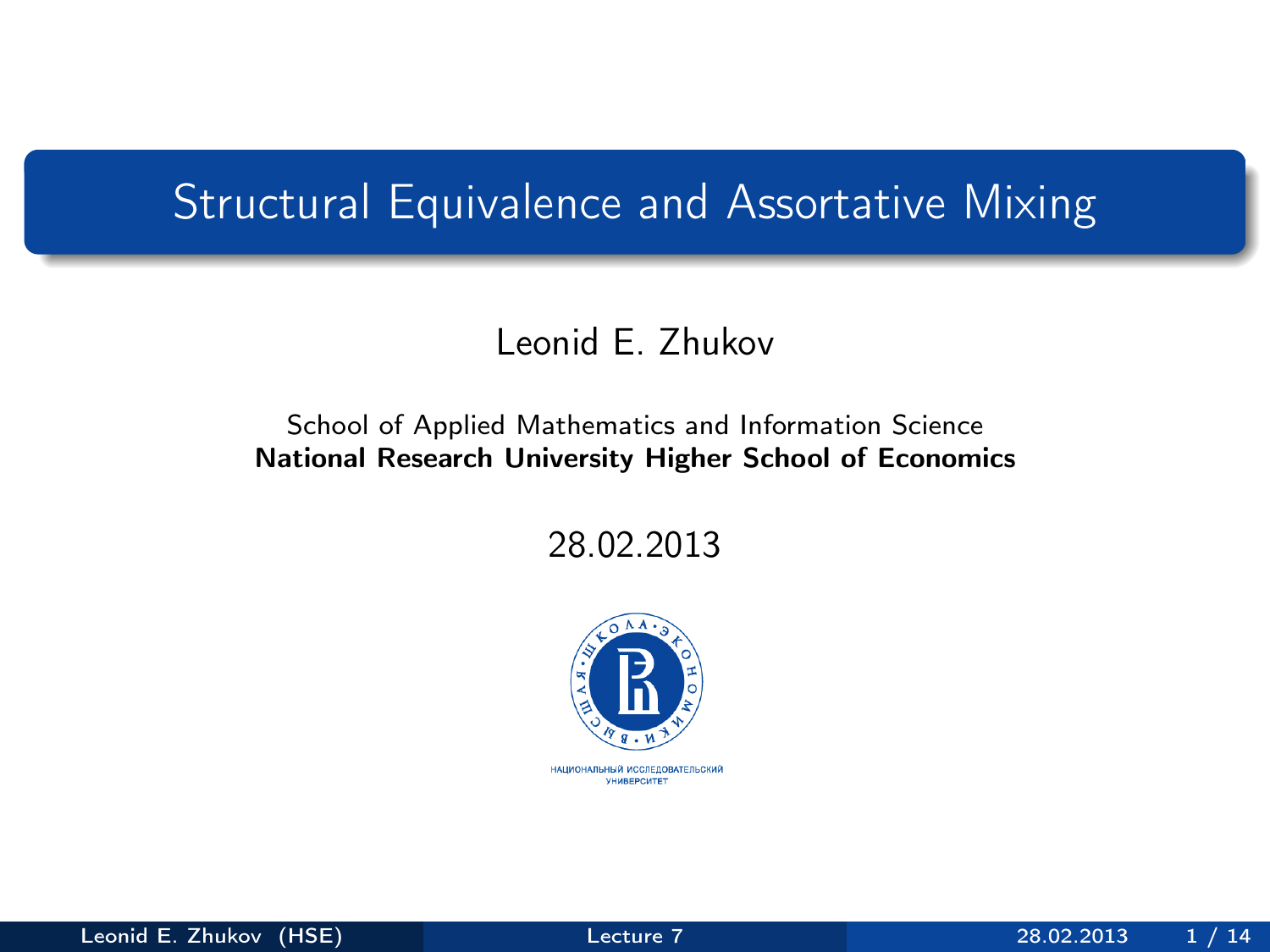

- **•** Structural equivalence
- Regular equivalence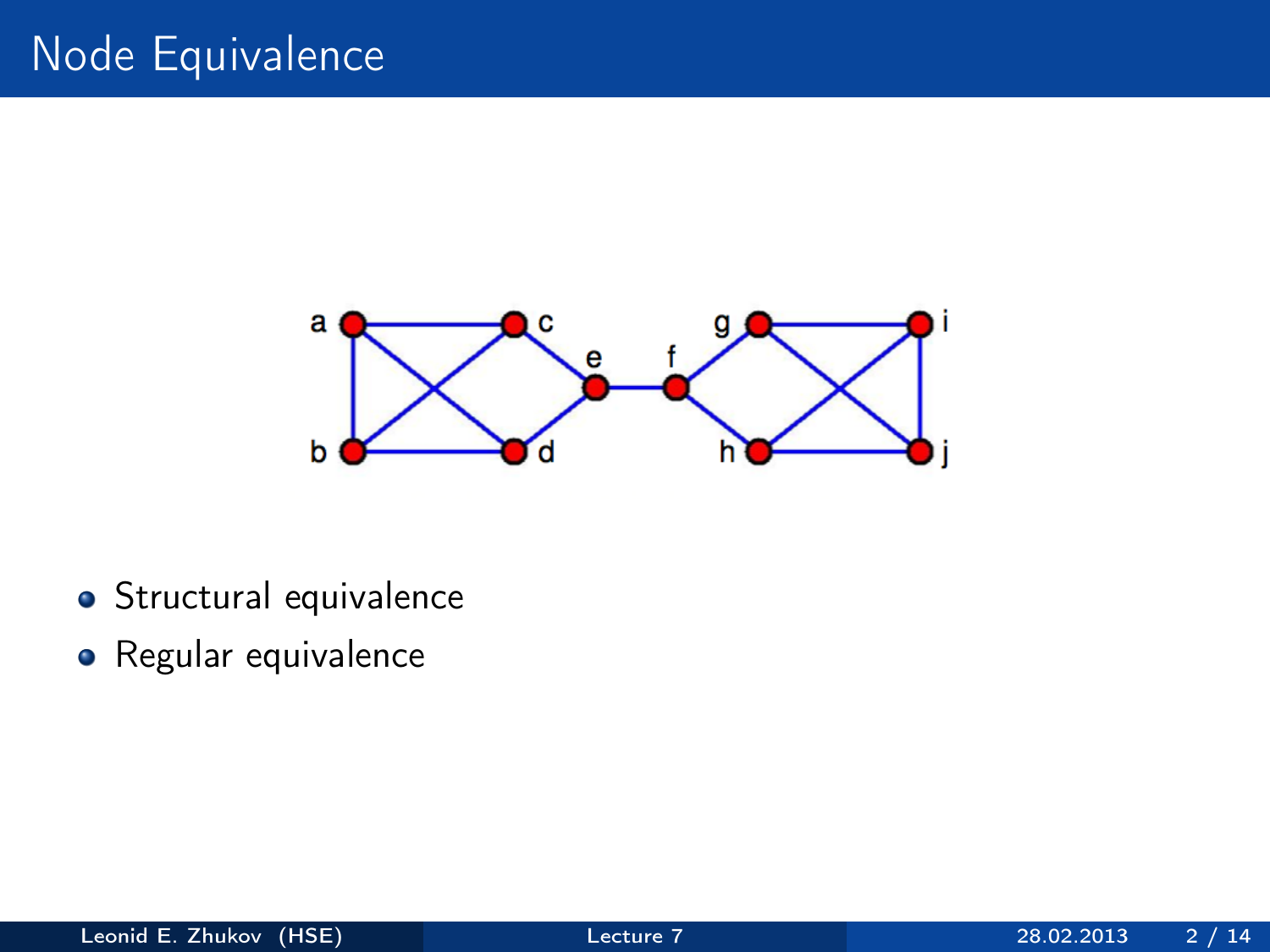#### Definition

Structural equivalence: two vertices are structurally equivalent if they shаre the same neighbours

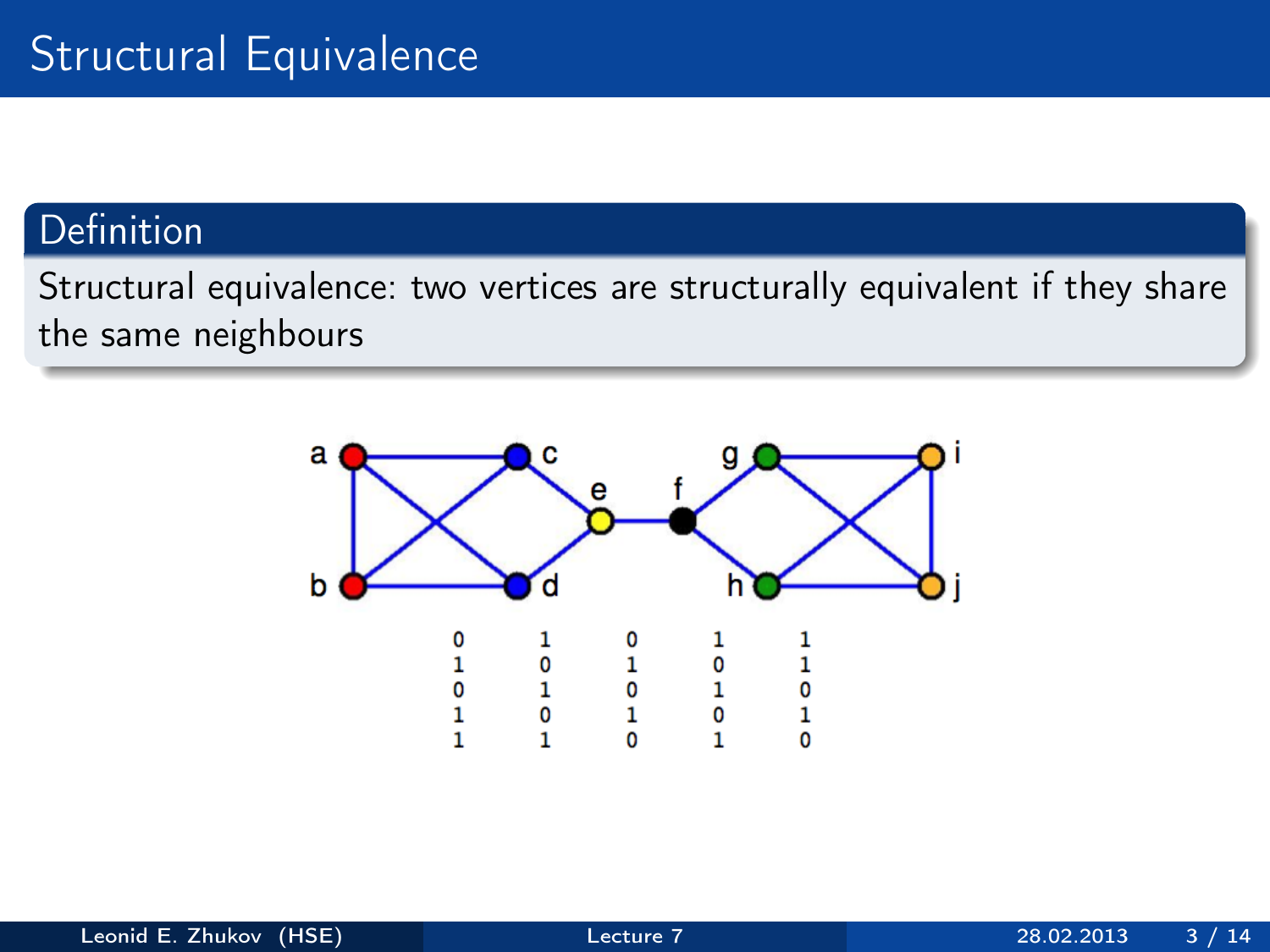Unweighted undirected graph (binary matrix, only 0 and 1)

$$
\bullet \ \ A_{ik}=A_{ki}
$$

$$
\bullet \ \sum_k A_{ik}^2 = \sum_k A_{ik} = k_i
$$

• 
$$
n_{ij} = \sum_{k} A_{ik} A_{kj} = (A^2)_{ij}
$$
 - number of shared neighbors

$$
\bullet \ \langle A_i \rangle = \frac{1}{n} \sum_k A_{ik} = \frac{k_i}{n}
$$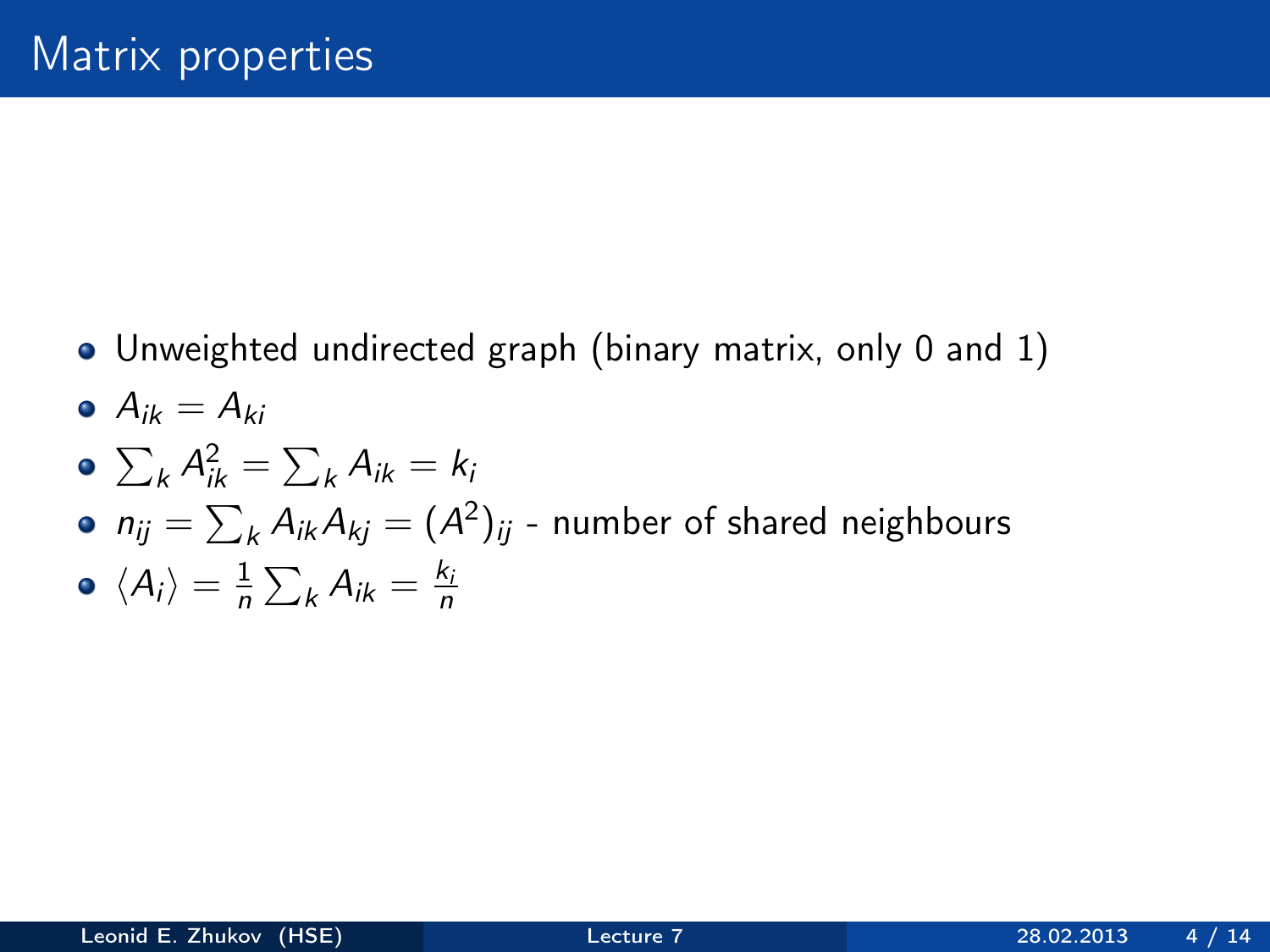## Hamming distance

• Hamming distance: number of positions where the vectors are different. (Eucledean distance between vectors in *n*-dim space)

$$
d_{ij}^2 = \sum_k (A_{ik} - A_{jk})^2
$$

• Maximal possible:

$$
max(d_{ij}^2)=k_i+k_j
$$

• Normalized Hamming distance:

$$
d_{ijN}^2 = \frac{d_{ij}^2}{k_i + k_j} = \frac{\sum_k (A_{ik}^2 - 2A_{ik}A_{jk} + A_{jk}^2)}{k_i + k_j} = 1 - \frac{2n_{ij}}{k_i + k_j}
$$
  

$$
\begin{array}{cccccc}\n0 & 1 & 0 & 1 & 1 \\
1 & 0 & 1 & 0 & 1 \\
1 & 0 & 1 & 0 & 1 \\
1 & 1 & 0 & 1 & 0 \\
1 & 1 & 0 & 1 & 0\n\end{array}
$$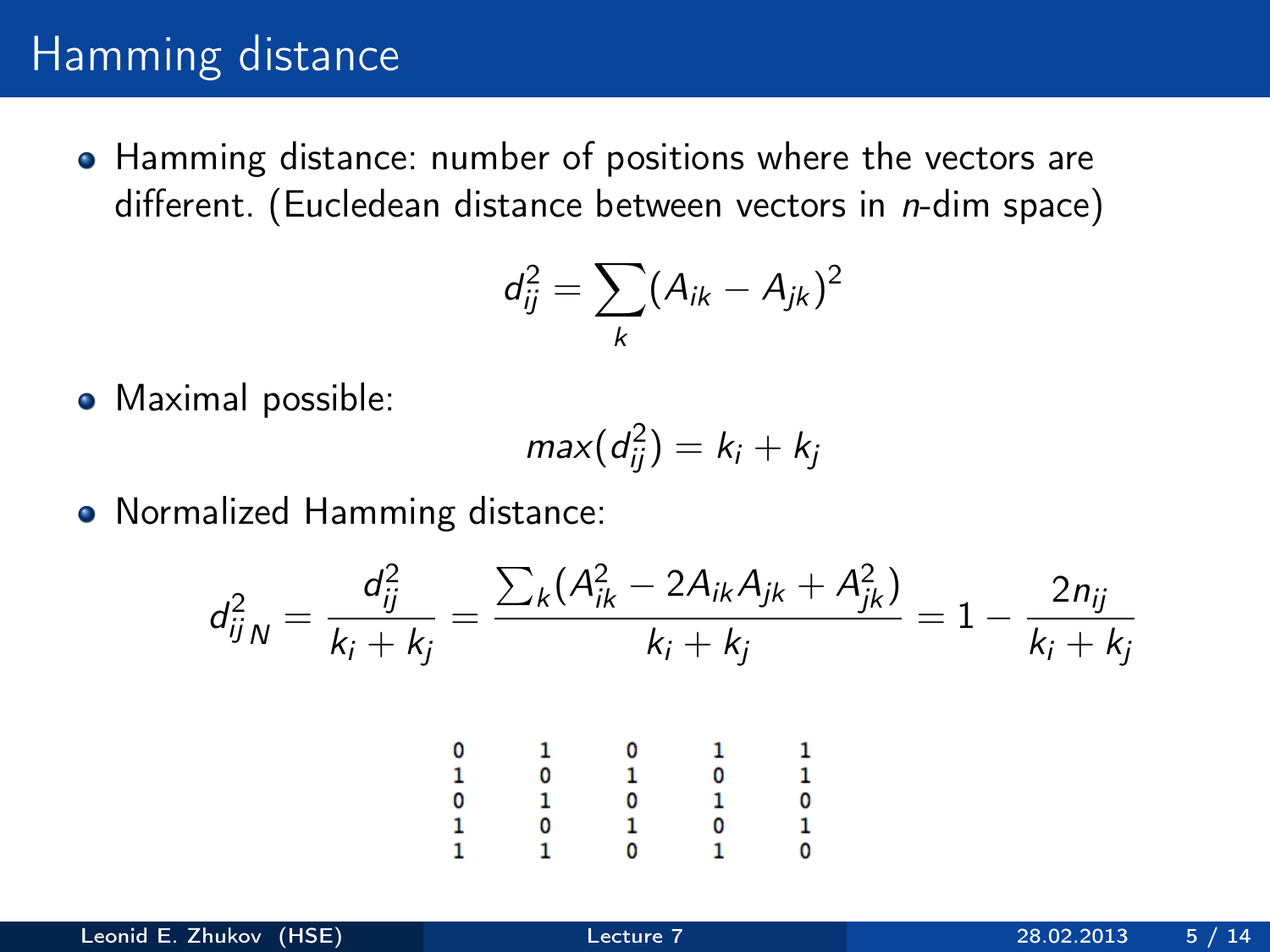$\bullet$  Cosine similarity (vectors in *n*-dim space)

$$
\sigma_{ij} = \cos(\theta_{ij}) = \frac{xy}{|x||y|} = \frac{\sum_k A_{ik} A_{kj}}{\sqrt{\sum A_{ik} A_{ki}} \sqrt{\sum A_{jk} A_{kj}}} = \frac{n_{ij}}{\sqrt{k_i k_j}}
$$

**• Pearson correlation coefficient:** 

$$
r_{ij} = \frac{\sum_{k} (A_{ik} - \langle A_i \rangle)(A_{jk} - \langle A_j \rangle)}{\sqrt{\sum_{k} (A_{ik} - \langle A_i \rangle)^2} \sqrt{\sum_{k} (A_{jk} - \langle A_j \rangle)^2}} = \frac{n_{ij} - \frac{k_i k_j}{n}}{\sqrt{k_i - \frac{k_i^2}{n}} \sqrt{k_j - \frac{k_j^2}{n}}}
$$

|       |        | 0      |        |       |
|-------|--------|--------|--------|-------|
| 01011 | 0      | r.     | ÷<br>0 | 11010 |
|       | ï<br>٠ | ô      | ä<br>٠ |       |
|       | 0      | ï<br>Ŧ | 0      |       |
|       |        | 0      |        |       |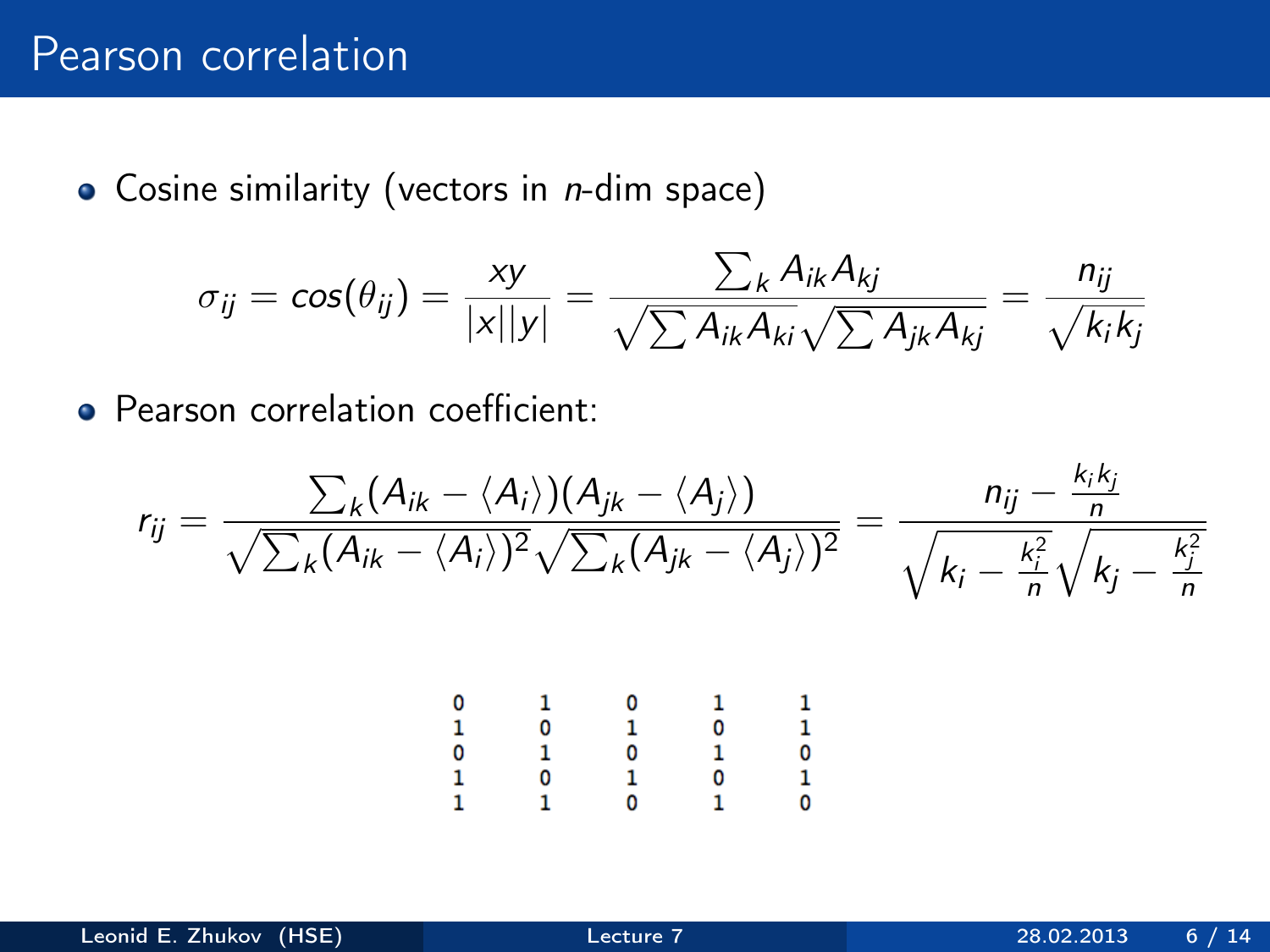#### Definition

Regular equivalence: two vertices are regular equivalent if they have neighbours that are themselves similar



• structural equivalence  $\rightarrow$  regular equivalence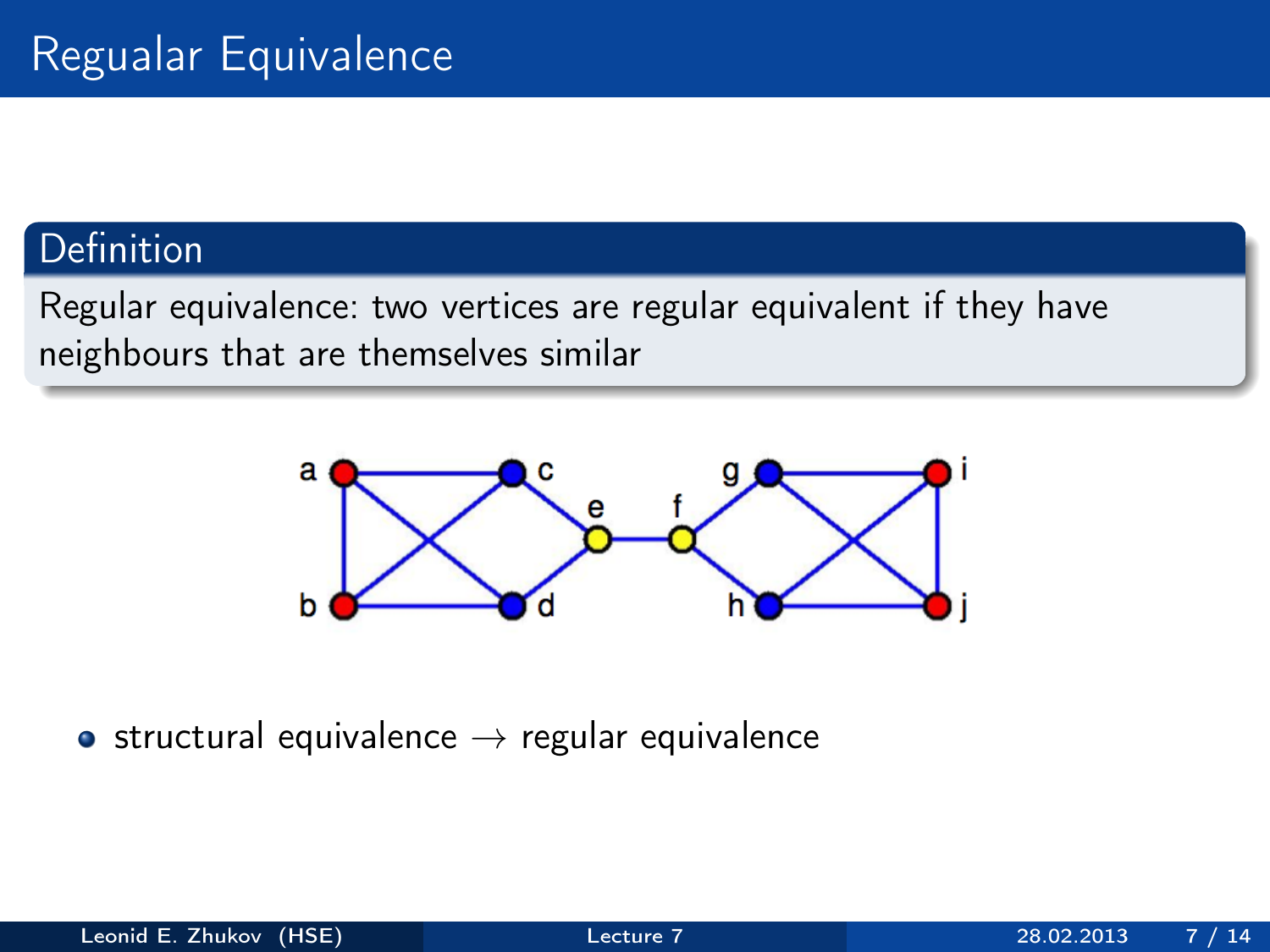# Regualar Equivalence

 $\bullet$   $\sigma_{ij}$  - similarity score

$$
\sigma_{ij} = \alpha \sum_{k,l} A_{ik} A_{jl} \sigma_{kl}
$$

• should have high  $\sigma_{ii}$  - self similarity

$$
\sigma_{ij} = \alpha \sum_{k,l} A_{ik} A_{jl} \sigma_{kl} + \delta_{ij}
$$

• variation: vertices i and j are similar if i has a neighbor  $k$  similar to j

$$
\sigma_{ij} = \alpha \sum_{k} A_{ik} \sigma_{kj} + \delta_{ij}
$$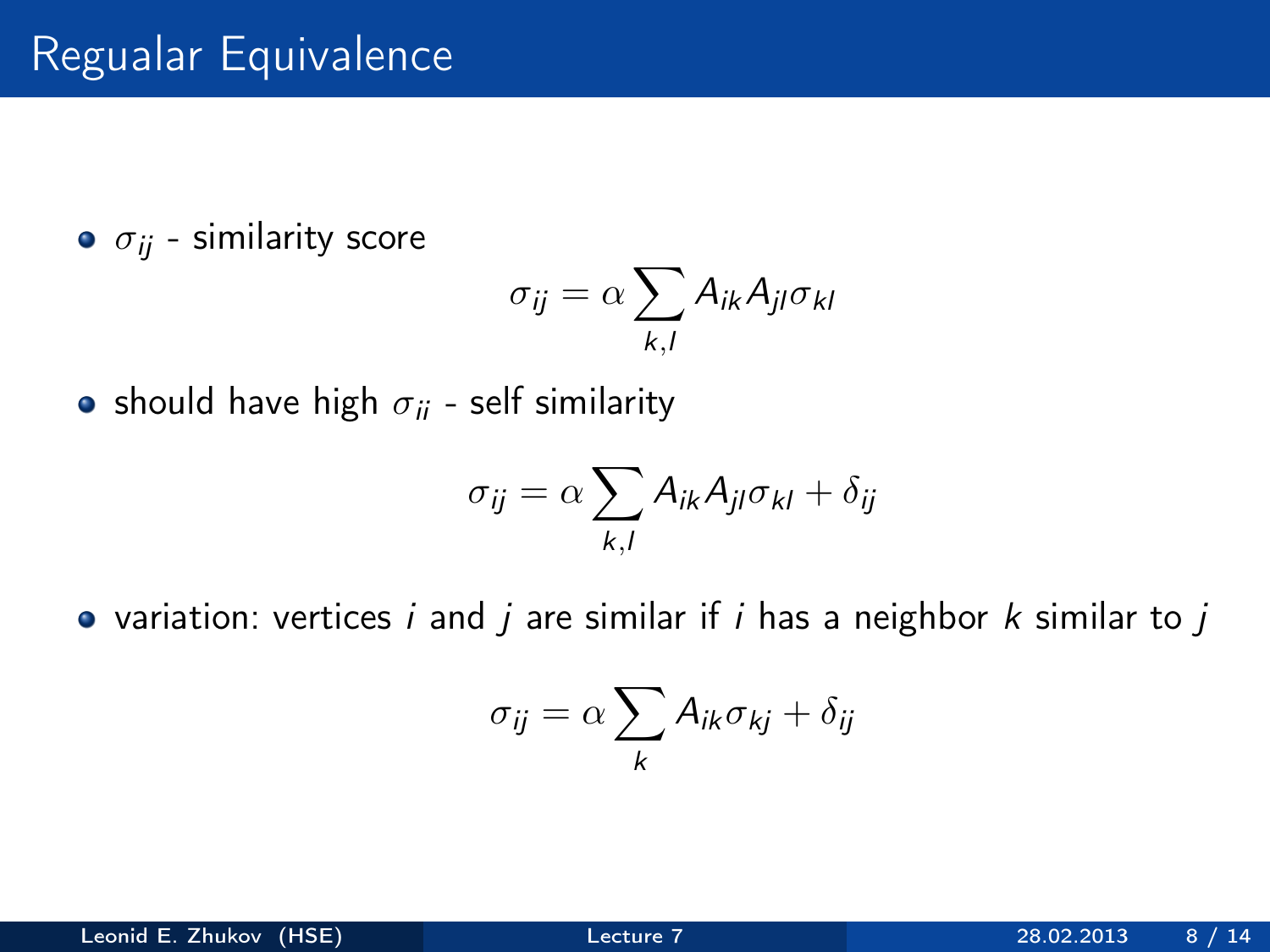# Assortative Mixing

- Assortative mixing (homophily) tendency to associate and form connections with those percieved to be similar.
- Let  $n_c$  number of classes,  $c_i$  class label per node,  $\delta(\mathit{c}_i, \mathit{c}_j)$  kronecker delta, takes values  $\{0,1\}$



• Number of edges between nodes of the same class in

$$
m_c = \frac{1}{2} \sum_{ij} A_{ij} \delta(c_i, c_j)
$$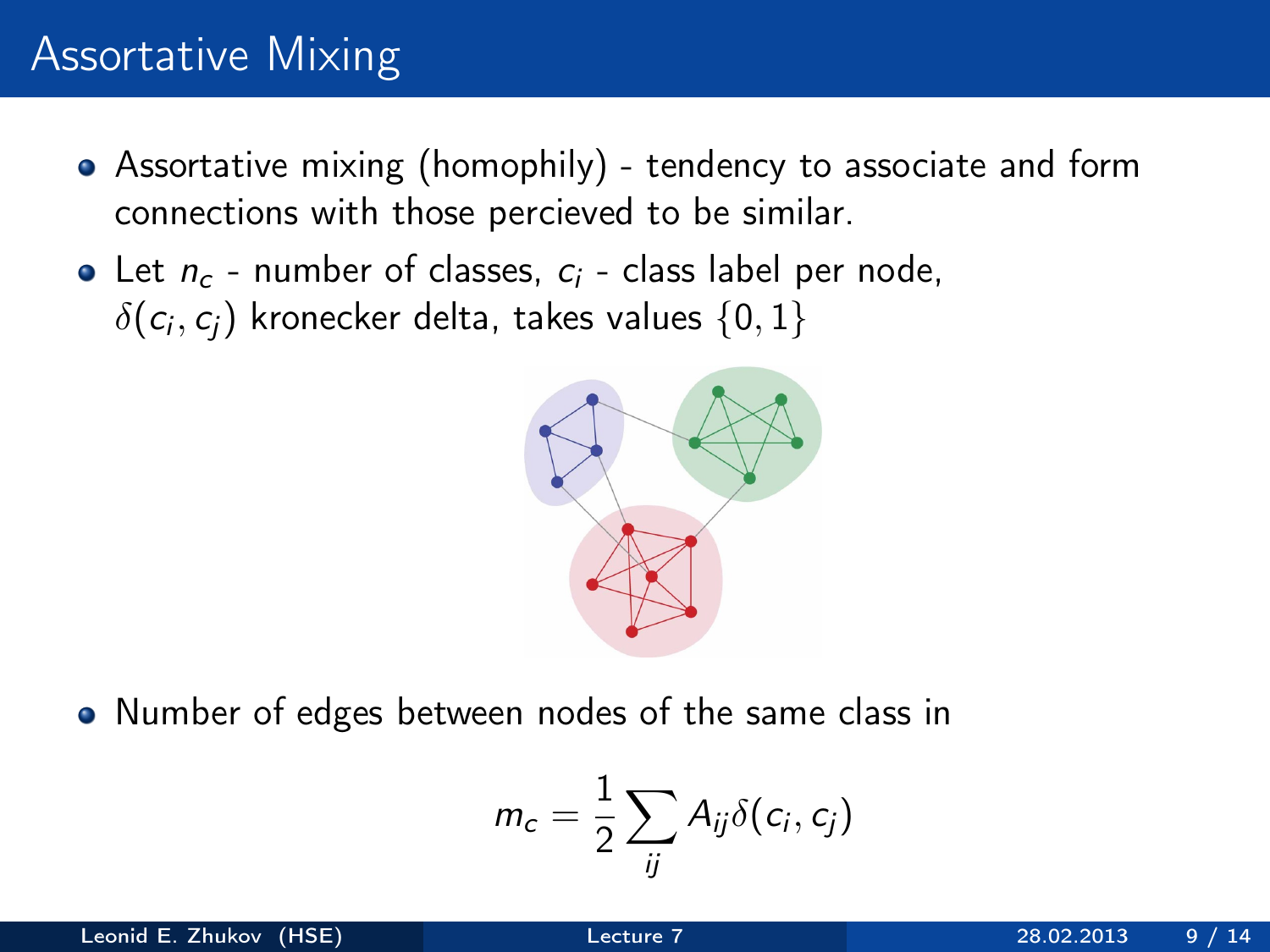## **Modularity**

- **•** Random network
	- consider an edge e attached to node i, degree  $k_i$
	- probability that it is attached to node  $j$ , degree  $k_j$  is  $k_j/2m$
	- expected number of edges (average) between *i* and *j* is  $k_i k_j / 2m$
- expected number of edges within the same class

$$
\langle m_c \rangle = \frac{1}{2} \sum_{ij} \frac{k_i k_j}{2m} \delta(c_i, c_j)
$$

• Modularity:

$$
Q = \frac{m_c - \langle m_c \rangle}{m} = \frac{1}{2m} \sum_{ij} \left( A_{ij} - \frac{k_i k_j}{2m} \right) \delta(c_i, c_j)
$$

• Modularity matrix:

$$
B_{ij} = A_{ij} - \frac{k_i k_j}{2m}
$$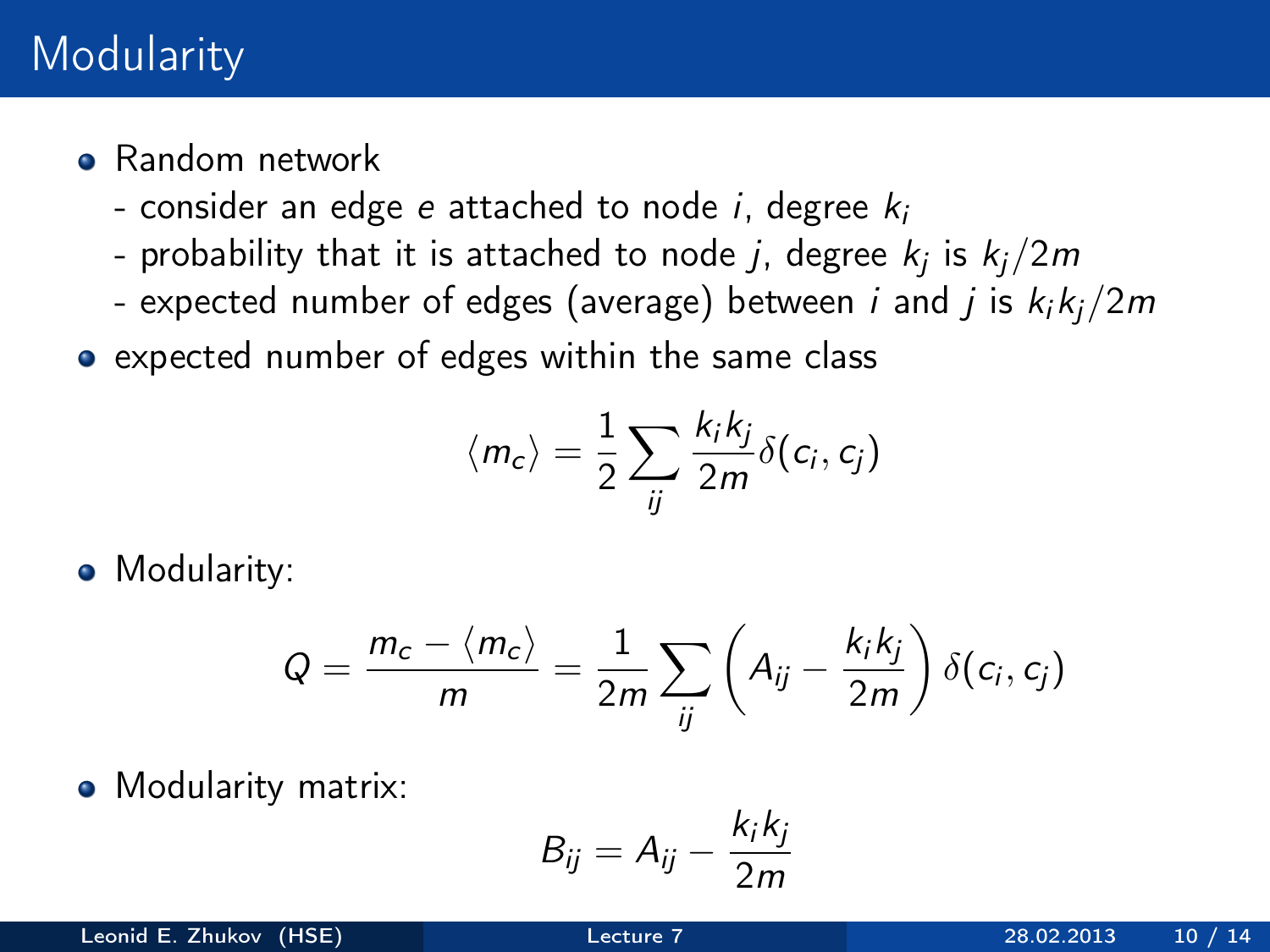## Mixing by node value

- Let every node has a scalar value  $x_i$  associated with it
- Average and covariance over edges

$$
\langle x \rangle = \frac{1}{2m} \sum_{ij} A_{ij} x_i = \frac{1}{2m} \sum_{i} k_i x_i
$$

$$
var = \frac{1}{2m} \sum_{ij} A_{ij} (x_i - \langle x \rangle)^2 = \frac{1}{2m} \sum_{i} k_i (x_i - \langle x \rangle)^2
$$

$$
cov = \frac{1}{2m} \sum_{ij} A_{ij} (x_i - \langle x \rangle) (x_j - \langle x \rangle)
$$

**•** Assortativity coefficient

$$
r = \frac{cov}{var} = \frac{\sum_{ij} \left( A_{ij} - \frac{k_i k_j}{2m} \right) x_i x_j}{\sum_{ij} \left( k_i \delta_{ij} - \frac{k_i k_j}{2m} \right) x_i x_j}
$$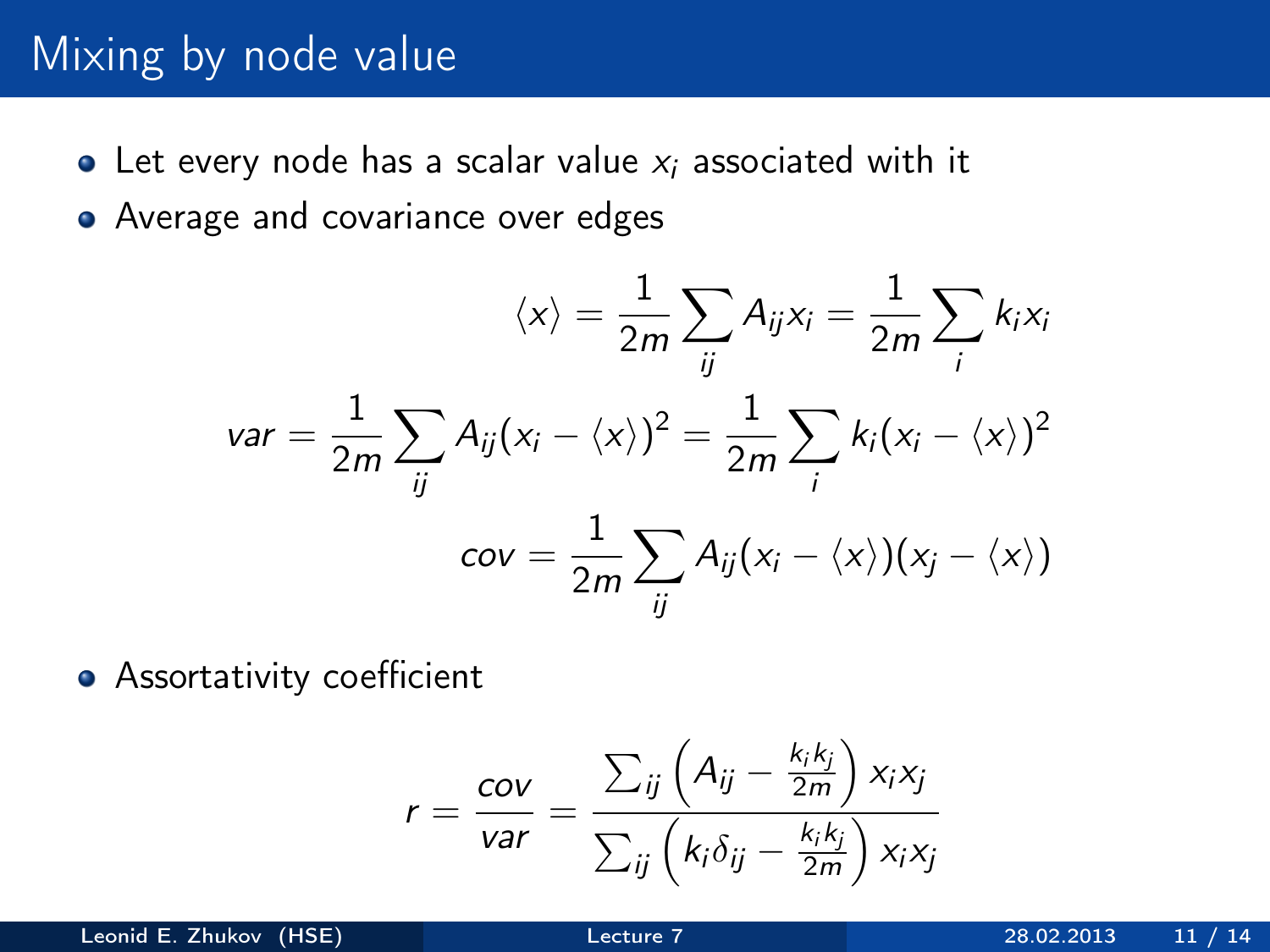# Mixing by node degree

Assortative mixing by node degree,  $x_i \leftarrow k_i$ 

$$
r = \frac{\sum_{ij} \left( A_{ij} - \frac{k_i k_j}{2m} \right) k_i k_j}{\sum_{ij} \left( k_i \delta_{ij} - \frac{k_i k_j}{2m} \right) k_i k_j}
$$

**•** Computations:

$$
S_1 = \sum_i k_i = 2m
$$
  
\n
$$
S_2 = \sum_i k_i^2
$$
  
\n
$$
S_3 = \sum_i k_i^3
$$
  
\n
$$
S_e = \sum_{ij} A_{ij} k_i k_j
$$

**•** Assoratitivity coefficient

$$
r = \frac{S_e S_1 - S_2^2}{S_3 S_1 - S_2^2}
$$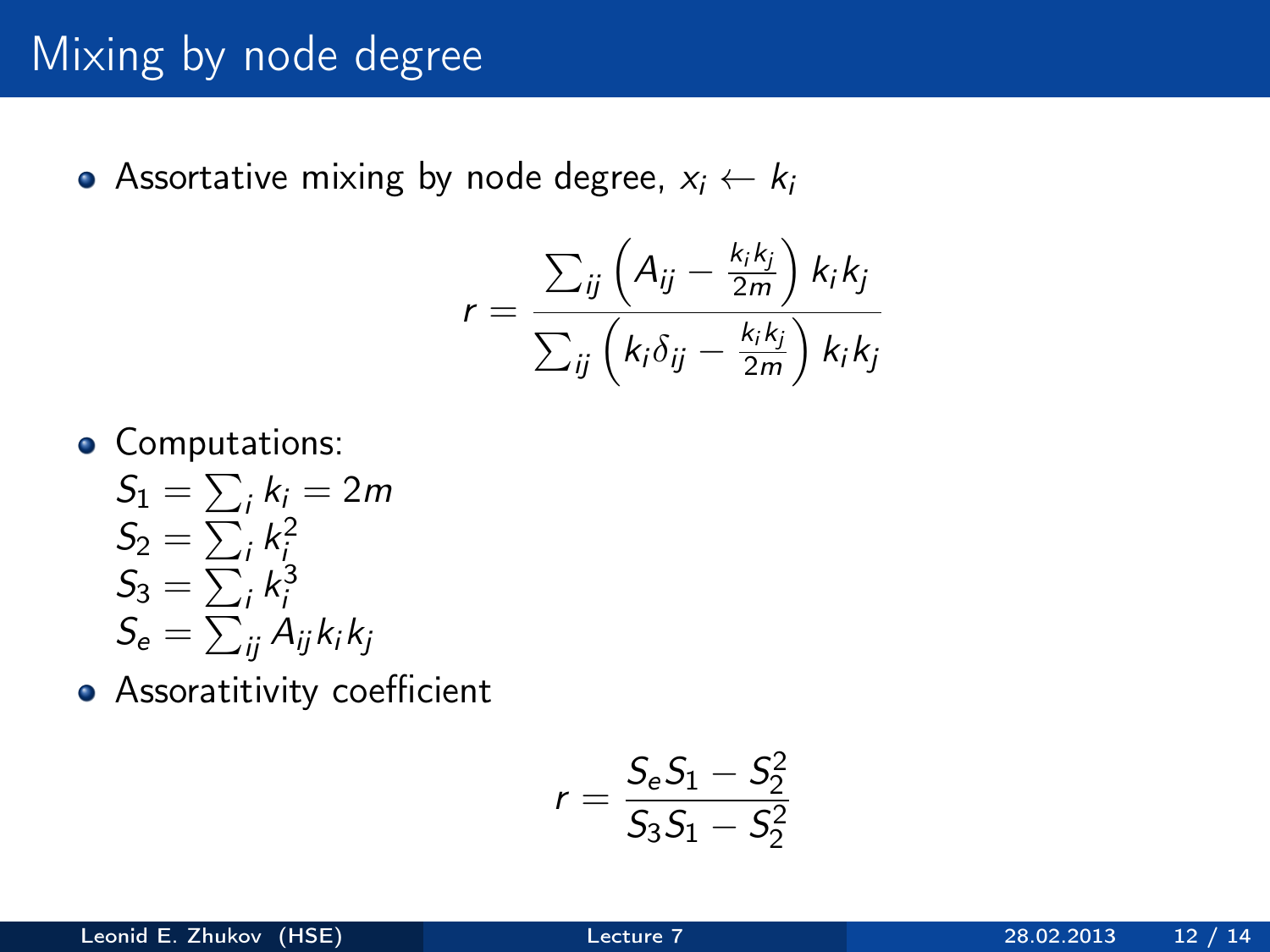# Mixing by node degree